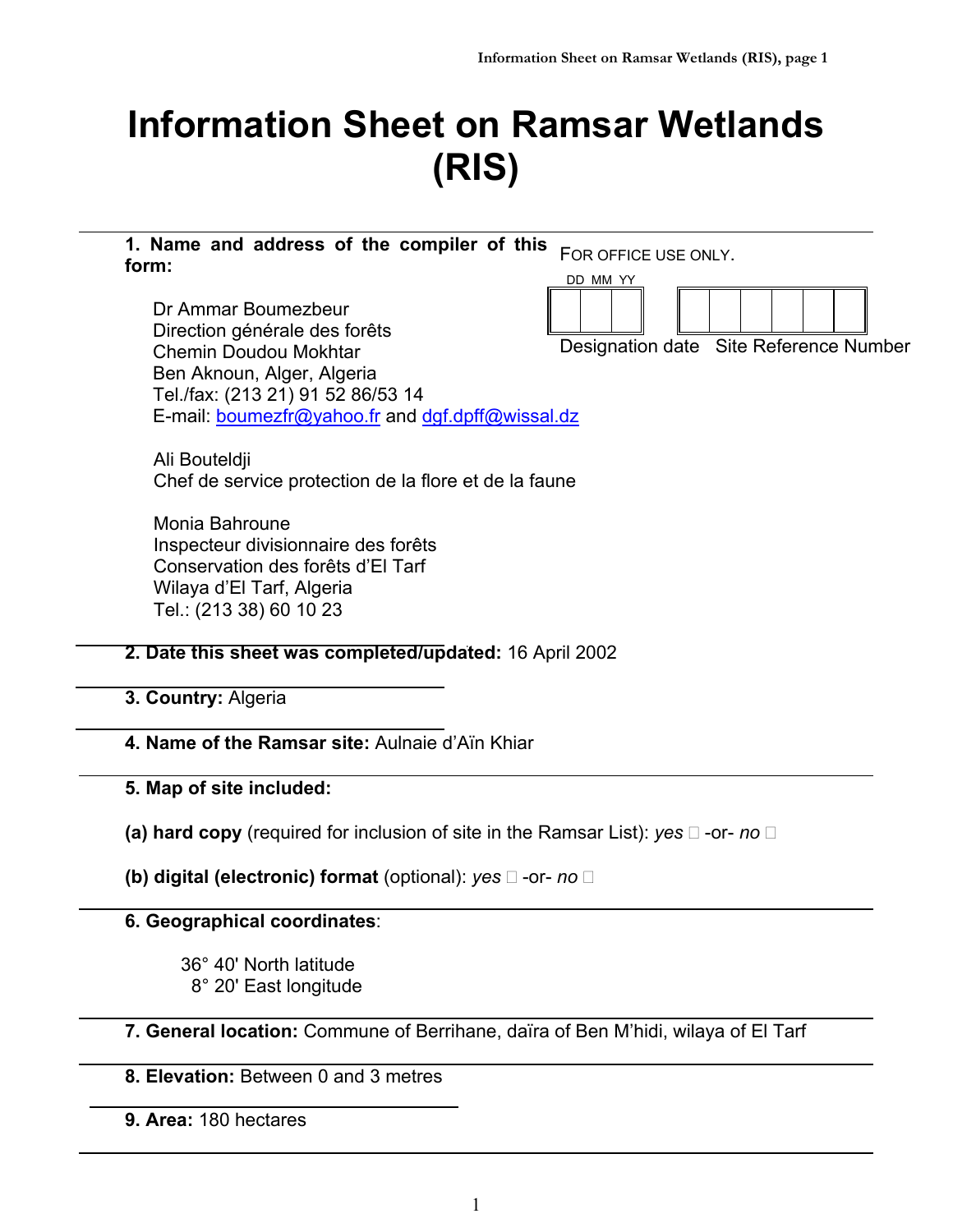**10. Overview:** Typical of the environment of the Parc National d'El Kala but extremely rare elsewhere in Algeria, the riparian alder woodlands are characterized by a uniform birdlife and vegetation based on *Alnus glutinosa*, *Fraxinus aulnus*, *Glutinosa populus* and *Salix* sp., an arboreal stratum that requires high humidity. The Aïn Khiar alder grove is located between the coastal dunes and the farming plain of El Tarf. It receives winter floodwaters from Oued El Kebir, which drains the whole region, transforming it into a marsh area. This small, fragile and unique ecosystem of 50 hectares is very dependant on human intervention upstream from the dunes and downstream on the plains or lakeshores, where intensive agriculture has developed unregulated and which is slowly eating away at the area of the alder grove.

## **11. Ramsar Criteria: 1**

## **Criterion that best characterizes the site:** 1

## **12. Justification for application of each Criterion listed in 11. above:**

This ecosystem is of high biological and scientific importance in the Maghreb. Neither of the two neighbouring countries, Morocco and Tunisia, has reported similar formations in their countries. One author, Junqua, reported in 1954 that North African populations of *Alnus glutinosa* are found only in the area of Calle (now called El Kala). Based on this observation, this is an extremely rare natural wetland environment in the Mediterranean region that can be considered a site of international importance. In addition, the fact that it is also a bog, still not studied, increases the intrinsic importance of the site.

#### **13. Biogeography**

#### **14. Physical features of the site:**

**Geology and geomorphology:** The area where the Aïn Khiar alder grove is located, like most Algerian coastal areas, is characterized by relatively complex relief and geology. It is possible to identify several large general geomorphologic systems, low hill formations of elevations from 30 to 310 metres along an imaginary north-south line; for example Djebel Korsi, which has an average elevation of 100 metres. These low hills become dunes or sandstone hills closer to the coast and stretch over some 15 kilometres towards the south, stopping at the narrow valley of Oued El Kebir, which drains the whole region, where they form wet environments such as those of the Aïn Khiar alder grove.

**Hydrology:** The Aïn Khiar alder grove forms part of the El Tarf plain near Oued El Kebir and the catchment basin of the Mexna dam upstream. It is fed by the small streams and brooklets (*khelidjes* and *châabets*) of Boukchrida, El Aloui and Tchaouf. In winter, it receives the floodwaters of Oued El Kebir. Part of a low plain, it sometimes remains flooded even in the summer, above all when the late rains fall in April–May.

**Climate:** Fragmentary data on the climate of the area does not allow a detailed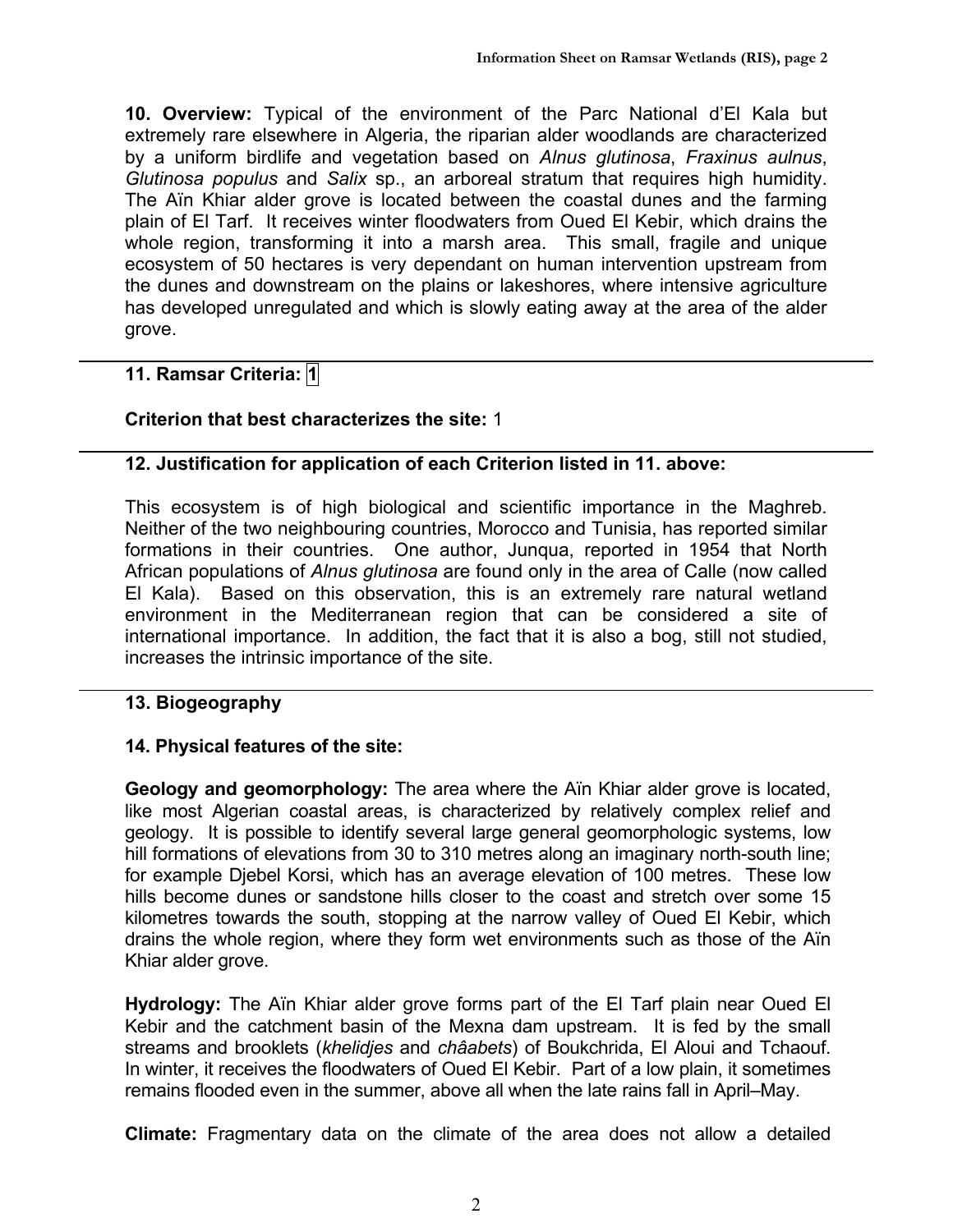description of the climatic conditions of this special ecosystem, which benefits from special conditions and a microclimate that has not yet been defined. According to Emberger's classification, most of this area is located in a sub-humid bio-climatic area characterized by cold damp winters and hot dry summers. The volume of annual precipitation varies between 717.2 and 944 millimetres. January is the month of heaviest rain. A large part of the precipitation is the result of the absence of topographical obstacles and proximity of this wetland system to the sea and the surrounding lakes of the region called El Kala. August is the hottest month, and recorded minimum average temperatures are a minimum of 8° C and a maximum of 29.7° C. The most violent winds blow in winter and the weakest in summer. The dominant winds are from the northwest, the opposite of the winds from the southwest, which bring the sirocco that can blow 14 days per year. The maximum number of days of continuous sirocco has been recorded in August when it blows for two to three days.

**Soils:** The soils are marsh soils formed by silt, widely developed on the flooded lowlands, everywhere the impermeability of the ground is tied to Numidian clays. There is silt-laden alluvial material from the valley bottoms of Oued Kebir dating from the Neo-Pleistocene period and low terraces of silt, sand and rounded pebbles in the Oued Kebir valley dating from the recent Pleistocene period.

## **15. Physical features of the catchment area:**

**16. Hydrological values:** The hydrological importance of this wetland is its role in storing floodwater, recharging groundwater and retention of sediments.

## **17. Wetland types:**

**(a) presence: Inland:** N, Ts, Xf, Xp

## **(b) dominance:**

N: Seasonal/intermittent/irregular rivers/streams/creeks. (oued) Xf: Freshwater, tree-dominated wetlands; includes freshwater swamp forests, seasonally flooded forests, wooded swamps on inorganic soils. Ts: Seasonal/intermittent freshwater marshes/pools Xp: Forested peatlands

**18. General ecological features:** The riparian alder woodlands, the only forest formations on the plains with deciduous species, are characterized by a specific composition of bird populations that are well adapted to the woodlands (see list in the annex). Like the high-altitude deciduous forests, they are composed of tall trees, have a heavy density of vegetation and there are varied and abundant tropic resources, especially insects. All of these resources provide habitat for a specific birdlife of great ecological interest. The presence of old trees and standing dead trees favours the populations of woodpeckers and tits, while the presence of water attracts many herons.

**19. Noteworthy flora:** The Aïn Khiar alder grove provides habitat for a flora of *Aulnus glutinosa, Fraxinus* sp*., Populus* sp., *Salix* sp., an arboreal stratum whose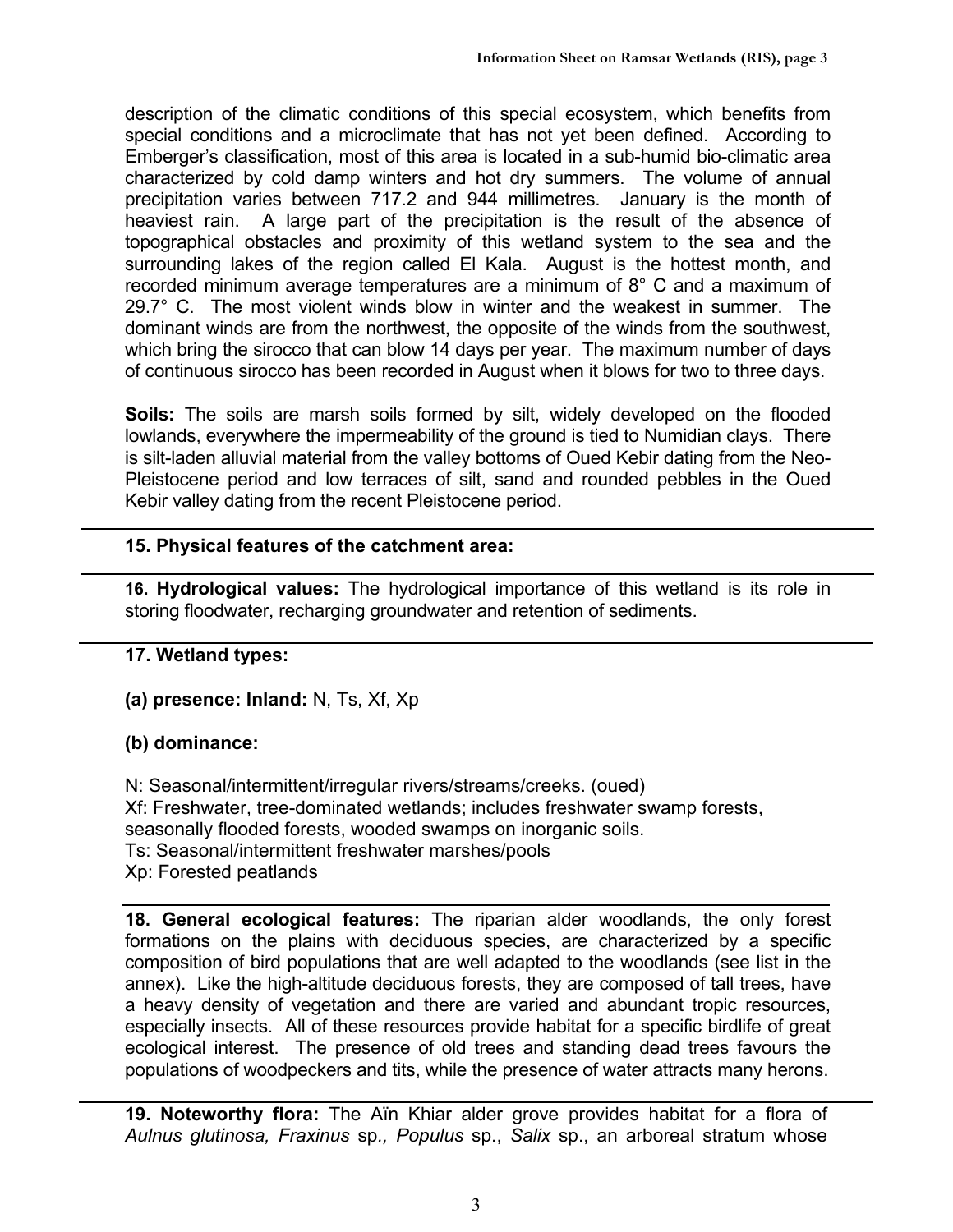main characteristic is its requirement of humidity. The trees forming the alder grove are primarily deciduous and can reach an average height of 20 metres. Their density can reach 100 per cent in certain places, with an average density of 80 per cent.

**20. Noteworthy fauna:** The Aïn Khiar alder grove provides habitat for a birdlife characteristic of this type of environment. Its location in the middle of a degraded forest environment gives it an important role for birdlife. Surveys of birdlife have recorded a total of 42 species. This forest environment is one of those with the greatest number of birds of prey and bird species and many Ardeidae. A list of the species recorded is given in the annex.

**21. Social and cultural values:** If they exist, they are little known.

#### **22. Land tenure/ownership:**

**(a) within the Ramsar site:** The land belongs to the government.

**(b) in the surrounding area:** There is fallow land belonging to former autonomous farms broken into collective farms (EAC) and individual farms (EAI), and there is private property belonging to 13 persons.

#### **23. Current land (including water) use:**

**(a) within the Ramsar site:** Alder grove made up of *Alnus glutinosa*, *Fraxinus* sp. *Populus* sp. and the plants usually associated with them.

**(b) in the surroundings/catchment:** The areas neighbouring the Aïn Khiar alder grove are used for agriculture; mainly cereals, the large-scale growing of tomatoes and groundnuts as a cash crop during the summer.

**24. Factors (past, present or potential) adversely affecting the site's ecological character, including changes in land (including water) use and development projects:**

**(a) within the Ramsar site:** There are cases of degradation and mortality of standing trees caused by illegal and unregulated pumping of water in summer for irrigation, which seriously threatens the existence of this environment.

**(b) in the surrounding area:** There is intentional and natural mortality (during drought) of trees and shrubs through fires or illegal cutting. Illegally cleared land makes up part of the area of agricultural land close to the site.

**25. Conservation measures taken:** This is a protected site within the framework of the Parc National d'El Kala.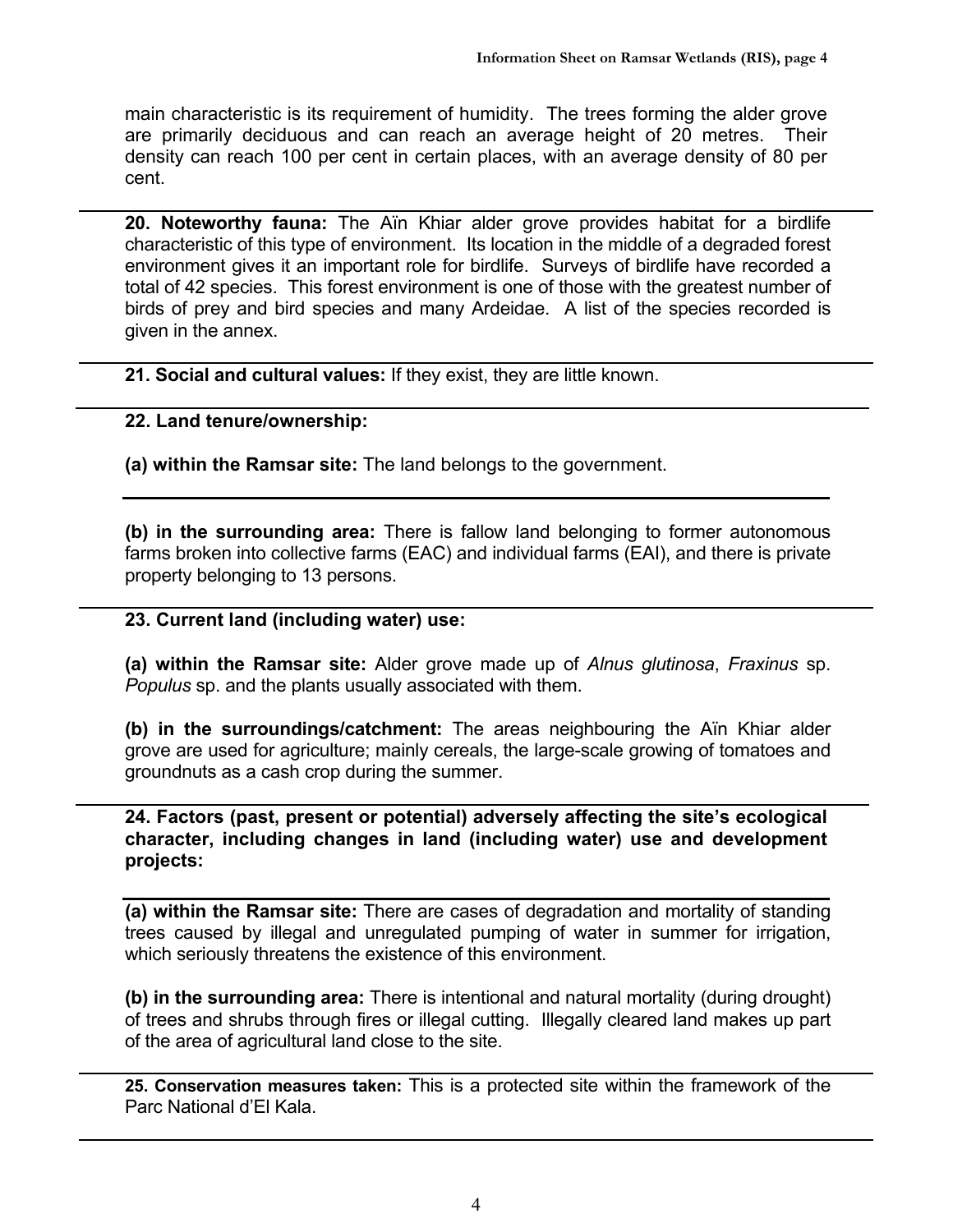**26. Conservation measures proposed but not yet implemented:** A management plan for Parc National d'El Kala has been drafted, but not yet put implemented, which provides for a series of targeted actions to be carried out over five years.

**27. Current scientific research and facilities:** Research by the Université d'Annaba in the field of the fauna and flora for theses in engineering and post-graduate programmes is being carried out occasionally but continuously. The Centre universitaire agro-vétérinaire of the wilaya d'Annaba has also begun to carry out research.

**28. Current conservation education:** This is part of the overall education and awareness programme developed over many years by the Parc National d'El Kala.

**29. Current recreation and tourism:** There is no activity at the present time because of the relative isolation of the site.

**30. Jurisdiction:** The government exercises jurisdiction through the Parc National d'El Kala and specifically by the ministries for water, agriculture and rural development through the local offices for water resources, farming activities and forests.

#### **31. Management authority:**

(a) Parc National d'El Kala.

(b) The Direction des resources en eau, which applies the water code on which all the wetlands depend.

The agency directly responsible for management of the wetland at the local level is the Parc National d'El Kala, Route de la Pépinière, El Kala, 36.000 Wilaya d'El Tarf.

#### **32. Bibliographical references:**

Benyacoub S., Chabi.Y., 2000. Diagnose écologique de l'avifaune du Parc National d'El Kala.

Belair,G., 1990. Structure, fonctionnement et perspectives de gestion de quatre écocomplexes lacustres et marécageux. Doctorate thesis, Université des Sciences et Techniques de Montpellier II. (USTL II).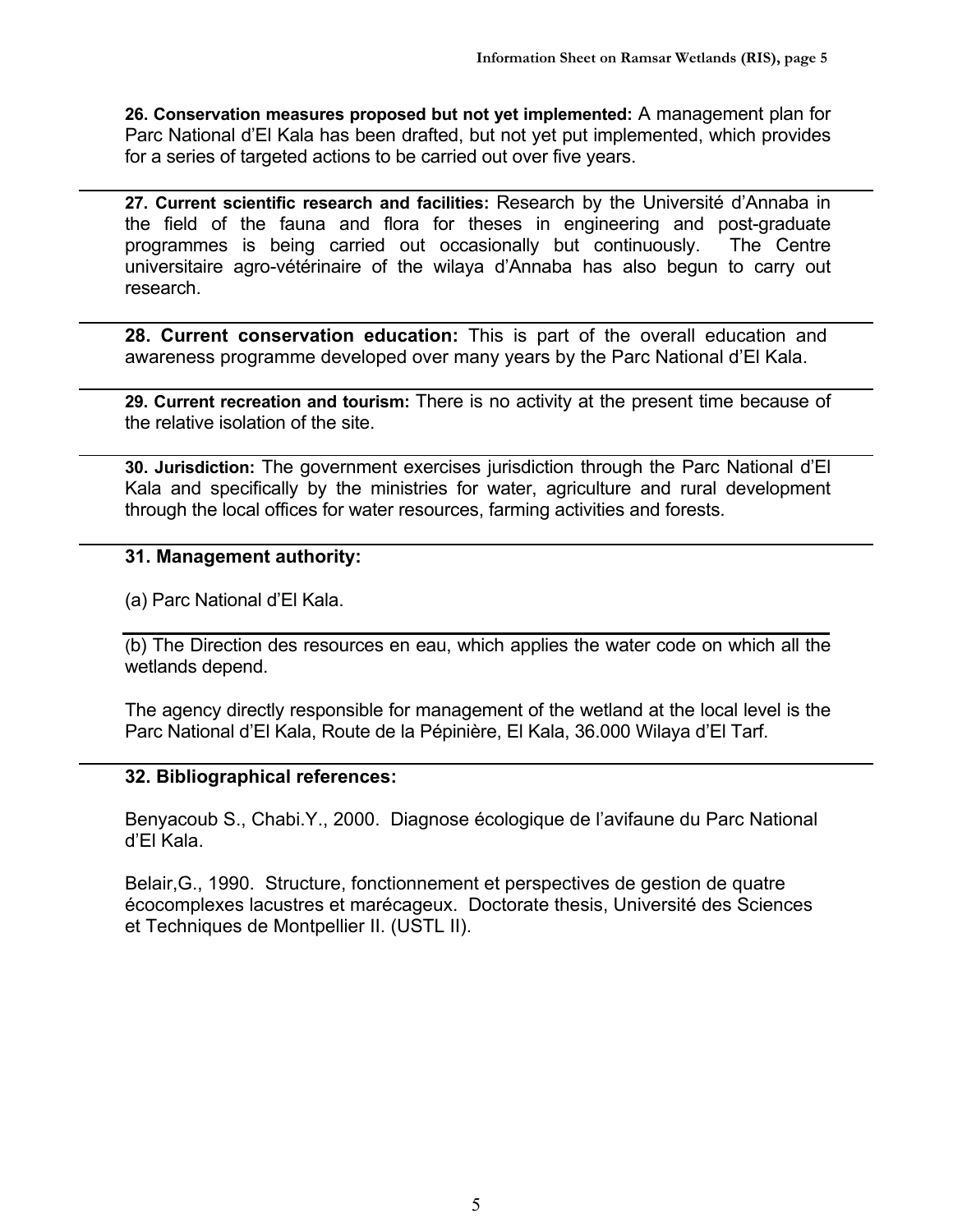|     | <b>Common name</b>            | <b>Species</b>                    | <b>Abundance</b> |
|-----|-------------------------------|-----------------------------------|------------------|
|     | 1. Accipiter nisus            | Eurasian sparrowhawk              | $**$             |
|     | 2. Alcedo atthis              | Small blue kingfisher             | $***$            |
|     | 3. Ardea cinerea              | Grey heron                        | $***$            |
|     | 4. Bubulcus ibis              | Cattle egret                      | ****             |
|     | 5. Buteo rufinus              | Long-legged buzard                | $**$             |
|     | 6. Certhia brachydactyla      | Short-toed treecreeper            | ****             |
| 7.  | Cettia cetti                  | Cetti's warbler                   | ****             |
|     | 8. Chloris chloris            | European greenfinch               | ***              |
| 9.1 | Coccothraustes coccothraustes | Hawfinch                          | ***              |
|     | 10. Columba palambus          | Woodpigeon                        | ***              |
|     | 11. Cuculus canorus           | Eurasian cuckoo                   | ***              |
|     | 12. Dendrocopos major         | Great spotted woodpecker          | ***              |
|     | 13. Dendrocopos minor         | Lesser spotted woodpecker         | $***$            |
|     | 14. Egretta garzetta          | Little egret                      | ***              |
|     | 15. Erithacus rubecula        | Robin                             | ****             |
|     | 16. Fringilla coelebs         | Chaffinch                         | ****             |
|     | 17. Gallinula chloropus       | Moorhen                           | ***              |
|     | 18. Hieraaetus pennatus       | Booted eagle                      | $***$            |
|     | 19. Hippolais pallida         | Olivaceous warbler                | $***$            |
|     | 20. Milvus migrans            | <b>Black kite</b>                 | $***$            |
|     | 21. Muscicapa striata         | Spotted/Brown-streaked flycatcher | ***              |
|     | 22. Nycticorax nycticorax     | (Black-crowned) night-heron       | $***$            |
|     | 23. Oriolus oriolus           | Eurasian golden oriole            | ***              |
|     | 24. Otus scpos                | Common scops-owl                  | $***$            |
|     | 25. <i>Parus caeruleus</i>    | <b>Blue tit</b>                   | ****             |
|     | 26. Parus major               | <b>Great tit</b>                  | ***              |
|     | 27. Phylloscopus bonelli      | Western Bonelli's warbler         | ***              |
|     | 28. Phylloscopus collybita    | Chiffchaff                        | ***              |
|     | 29. Picus vaillantii          | Levaillant's woodpecker           | ***              |
|     | 30. Pycnonotus barbatus       | Common bulbul                     | ***              |
|     | 31. Regulus ignicapillus      | Firecrest                         | ***              |
| 32. | Serinus serinus               | European serin                    | ***              |
| 33. | Streptopelia turtur           | European turtle dove              | ***              |
|     | 34.  Strix aluco              | Tawny owl                         | $***$            |
|     | 35. Sturnus unicolor          | Spotless starling                 | ***              |
|     | 36.  Sylvia atricapilla       | <b>Blackcap</b>                   | ***              |
|     | 37. Sylvia cantillans         | Subalpine warbler                 | $**$             |
|     | 38. Sylvia communis           | Common whitethroat                | $***$            |
|     | 39. Sylvia melanocephala      | Sardinian warbler                 | $**$             |
| 40. | Troglodytes troglodytes       | Winter wren                       | ****             |
| 41. | Turdus merula                 | <b>Blackbird</b>                  | $***$            |

Annex: Bird populations found in the alder groves and riparian woodlands